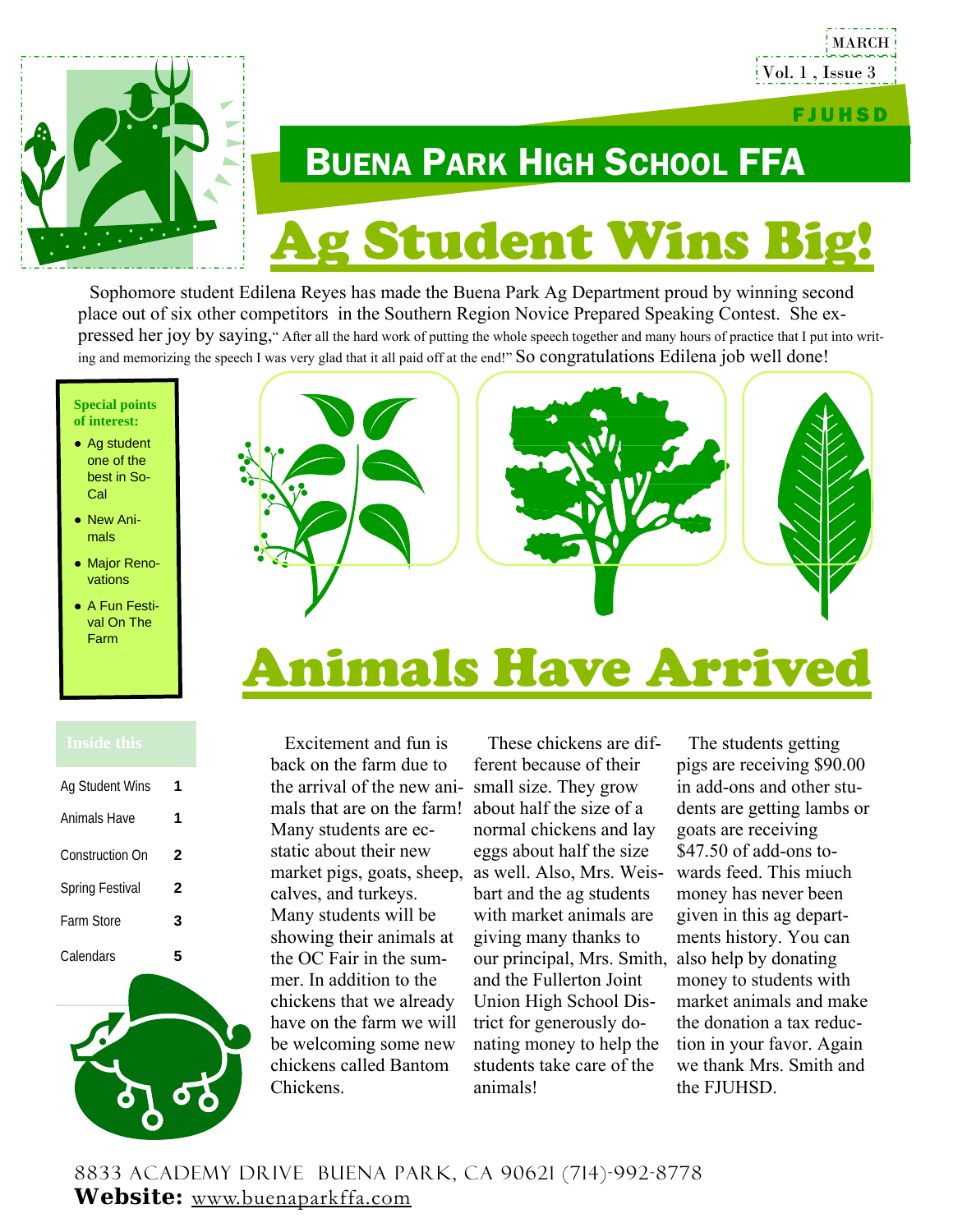# uction On The

 Renovations have started on the farm and are looking great! We cal Education Grant in September of 2009 after the governor froze the funds to gain interest for the government. After that fiasco we started many great new changes for the Buena Park Agriculture department immediately with relief and joy.

received a Career Techni-just being used for storage. The first thing that was done was the remodeling of the back classroom that was It was transformed into a amazing new science lab that is fully equipped with new microscopes, surveying phalt is being paved over equipment, and hydroponics equipment. With that as well as the multiple stations where the students may work it is on its way to creating a brighter future for the ag program..

 Other new renovations are on their way as well. Three new chain linked fences are being put on the premises to replace the old warped and rusty ones that we don't need anymore. All new asthe old cracked pavement. We are also getting a roof over the show rings for some protection from the sun and rain. And we are proud to have a new greenhouse for some more plants.

 With these new additions the ag department has never looked better and we hope with them we could make learning more fun for the students of today and tomorrow. Mrs. Weisbart has expressed her feelings by saying," The construction has been amazing to watch and it's very exciting to see all the new opportunities that'll be available for students!"







 Mark your calendars for the Spring Festival that is coming up on **May 10th**! is going to be held on the farm to get people more acquainted with what we do here and why we do it and have lots of fun while doing it!

> There's going to be many fun games, booths, and activities to enjoy while here. Admission is free so you can just walk on in and be greeted by many of our animals and the smell of great food for you to purchase and enjoy!

The fun and exciting event checking out the farm store Some activities would be taking pictures with your favorite farm animals or where fresh produce will be available to be purchased for affordable prices. Kids can have fun doing the farm tour or jumping all around in the bounce-house.

> So please come on over to help support our Agriculture program while you eat some cotton candy and make some memories with your family that will last for a lifetime!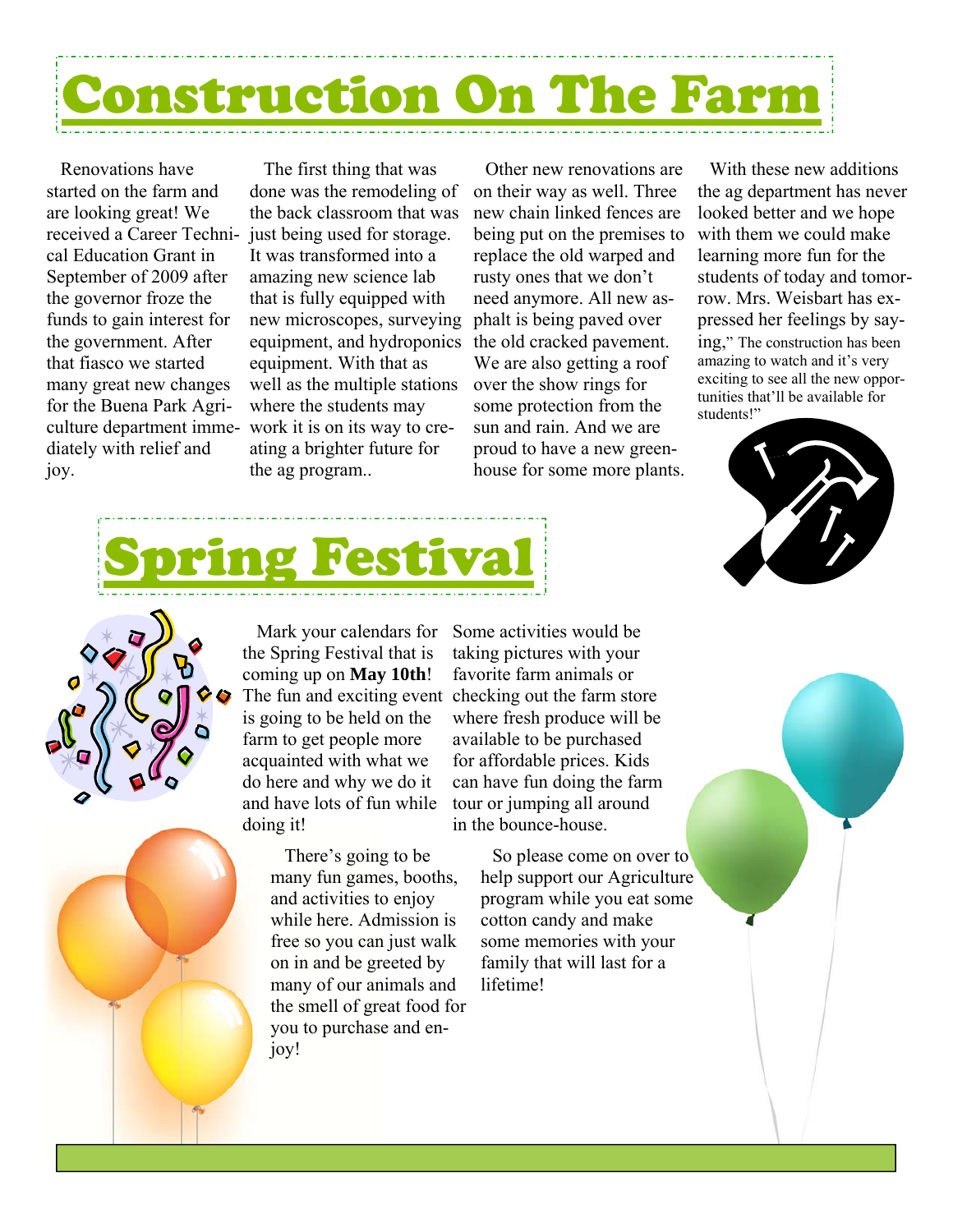

### **Open:** Mondays & Tuesdays from 3:00-6:00 p.m.

 $\tilde{\text{ } }$  We have a variety of produce that is grown and sold straight from the farm



~Most items available at the farm store range in prices from \$1.00 and under! (Meat prices vary depending on the size and type)\*

at very affordable prices!<br>  $\begin{array}{c} \begin{array}{c} \begin{array}{c} \begin{array}{c} \begin{array}{c} \end{array} \\ \end{array} \\ \begin{array}{c} \end{array} \\ \end{array} \\ \begin{array}{c} \end{array} \\ \begin{array}{c} \end{array} \\ \end{array} \\ \begin{array}{c} \end{array} \\ \begin{array}{c} \end{array} \\ \end{array} \\ \begin{array}{c} \end{array} \\ \begin{array}{c} \end{array} \\ \begin{array}{c} \end{array} \\ \begin{array}{c} \end{array} \\ \begin{array}{c} \end{array$ the farm store you are helping support the

Buena Park High School Agriculture program.



 $\tilde{\phantom{a}}$  Fresh free-ranged eggs are also available from the chickens that we lovingly raise on the farm for \$3.00 a dozen.